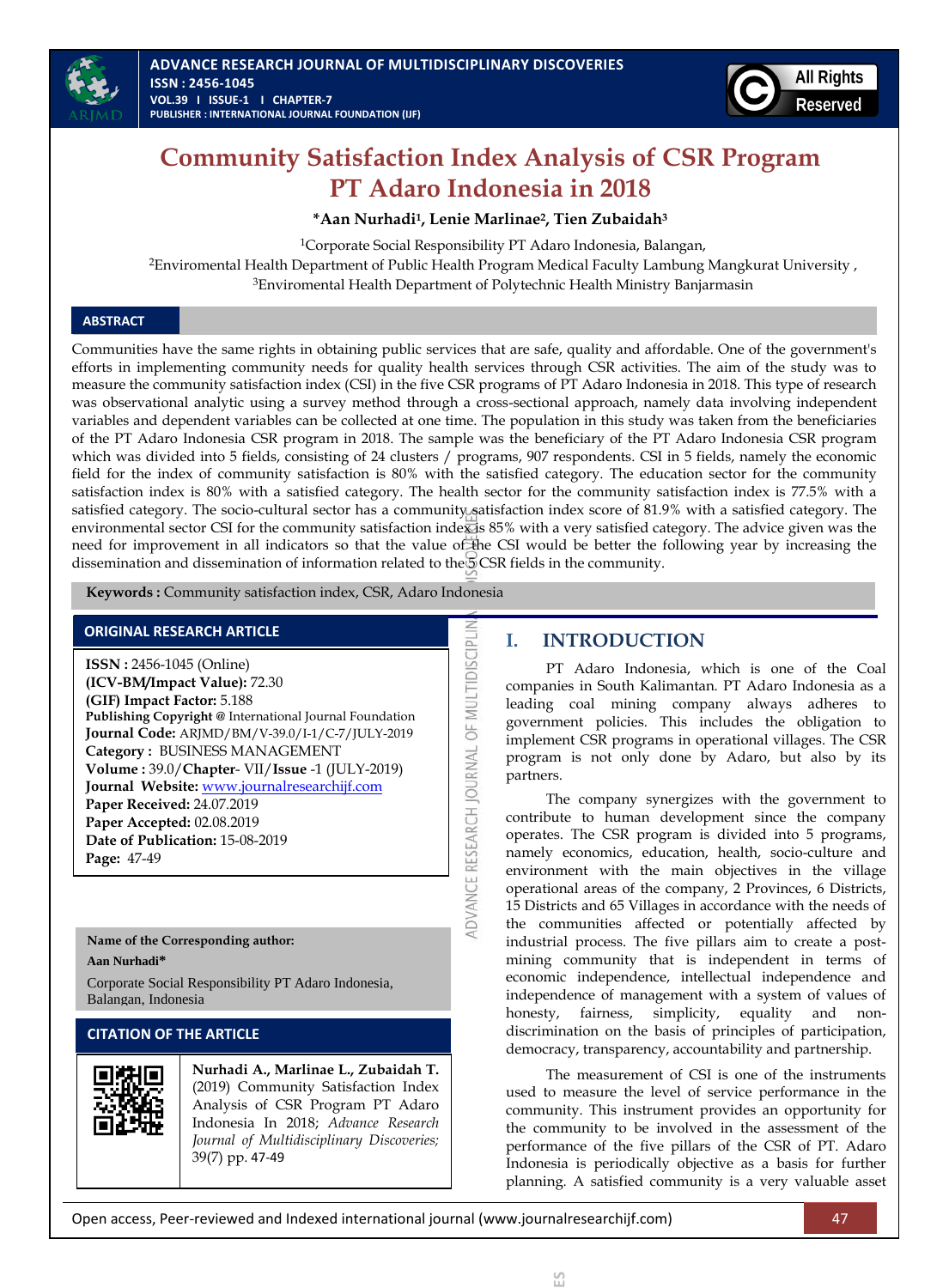because if the community is satisfied, it will continue to empower the company and will form a good perception for others about their good experiences (Pohan, 2007).

The measurement of CSI is also useful for companies to support the development and development of community empowerment plans in the future, in accordance with the Minister of Energy and Mineral Resources Decree Number: 1824 / K / 30 MEM / 2018 concerning Guidelines for Implementation of Community Development and Empowerment (PPM). one of the items that must be present for the fulfillment of PROPER parameters from the Ministry of Environment and Forestry (KLHK) in accordance with Minister of Environment Regulation Number: 3 of 2013.

Satisfaction level is also one indicator of service success by looking at the difference between expectations and services they receive. If the service is below expectations, the community will be disappointed. If service is in line with expectations, beneficiaries will be satisfied. Whereas if service exceeds expectations, beneficiaries will also feel very satisfied (Wijono, 2008).

The Community Satisfaction Index (HDI) Measurement Area was carried out in the village of PT Adaro Indonesia, namely in 6 districts, 15 Subdistricts and 28 CSR programs for measuring the Community Satisfaction Index, the operational village communities of companies that had received benefits from corporate CSR programs in 2018, namely beneficiaries of five pillars, namely economic, education, health, socio-cultural and environmental programs.

### **II. MATERIALS AND METHODS**

This type of research is observational analytic using survey methods through a cross-sectional approach, namely data involving independent variables and dependent variables can be collected at one time. The population in this study was taken from beneficiaries of the CSR program. The instrument or tool used in this study is the community perception questionnaire based on the Community Satisfaction Index (CSI) according to Minister of Empowerment of State Apparatus Decree No. KEP / 25 / M.PAN / 2/2004 concerning General Guidelines for Preparing the Community Satisfaction Index.

## **III. STATISTICAL ANALYSIS AND GRAPHICAL PRESENTATION**

| Table 1 CSI Indexs |               |              |                |
|--------------------|---------------|--------------|----------------|
| No                 | <b>Sector</b> | <b>Score</b> | Category       |
|                    | Economy       | 80%          | Satisfied      |
| 2                  | Education     | 80%          | Satisfied      |
| 3                  | Health        | 77,5%        | Satisfied      |
| 4                  | Social        | 81.9%        | Satisfied      |
| 5                  | Environment   | 85%          | Very Satisifed |
|                    | <b>Total</b>  | 80%          | Satisfied      |

### *Sumber: CSI Survey of CSR ADARO 2018*

**IV. RESULTS** 

**DISCOVERI** 

INARY

**IDISCIPL** 

5F **JRNAL**  $\overline{a}$ 

The economic sector CSI for the community satisfaction index is 80% with a satisfied category. CSI in the economic field is categorized as very satisfied on the indicators resulting from field data, namely justice gets service, certainty of service costs, environmental comfort and service security. While indicators that are in the satisfied category are disciplinary officers, the ability of officers to provide services, politeness and friendliness of staff, fairness of service costs, service procedures, document service requirements, clarity of service personnel, service personnel responsibilities, speed of service, certainty of service schedules.

The CSI in the education sector for the community satisfaction index is 80% with a satisfied category. The CSI in the education sector with a very satisfied category lies in the indicators of justice, service, certainty of service costs, environmental comfort, courtesy and officer friendliness, service security. While the CSI in the field of education with a satisfied category lies in the clarity of the service officer, discipline, responsibility of the service officer, the ability of the service officer, the fairness of service costs, service procedures, service requirements, certainty of service schedules and speed of service. Educational activities range from donation programs and sustainable programs such as BUD IPB, BUD UPN, regular S1 Scholarships and educational Infrastructure.

The health sector CSI for the community satisfaction index is 77.5% with a satisfied category. CSI in the health sector with a very satisfied category lies in the indicator of modesty and friendliness, certainty of service costs, fairness of service, discipline, environmental comfort, service security. CSI in the health sector with the satisfaction category lies in the service procedure indicators, service requirements, clerical service clerks, service staff responsibilities, fairness of service costs, service personnel's ability, service speed, certainty of service schedules. Activities in the health sector consist of donation programs and ongoing programs.

The total SMI in the socio-cultural field has a community satisfaction index score of 81.9% with a satisfied category. There are 5 indicators of CSI in the sociocultural field that have a very satisfied category, which is the certainty of service costs, fairness of service, fairness of service costs, environmental comfort and service security. There are 9 indicators of socio-cultural SMIs that have a satisfied category, namely clarity of service officers, discipline, responsibility of service personnel, ability of service personnel to service speed, service procedures, service requirements, certainty of service schedules, and courtesy and hospitality of officers.

CSI score in the environmental field is 85% with a very satisfied category. The fourteen indicators of CSI in the environmental field have a very satisfied category. The indicators are service procedures, service requirements, clarity of service personnel, discipline, responsibility of service personnel, ability of service personnel, speed of service, justice to service, politeness and friendliness of